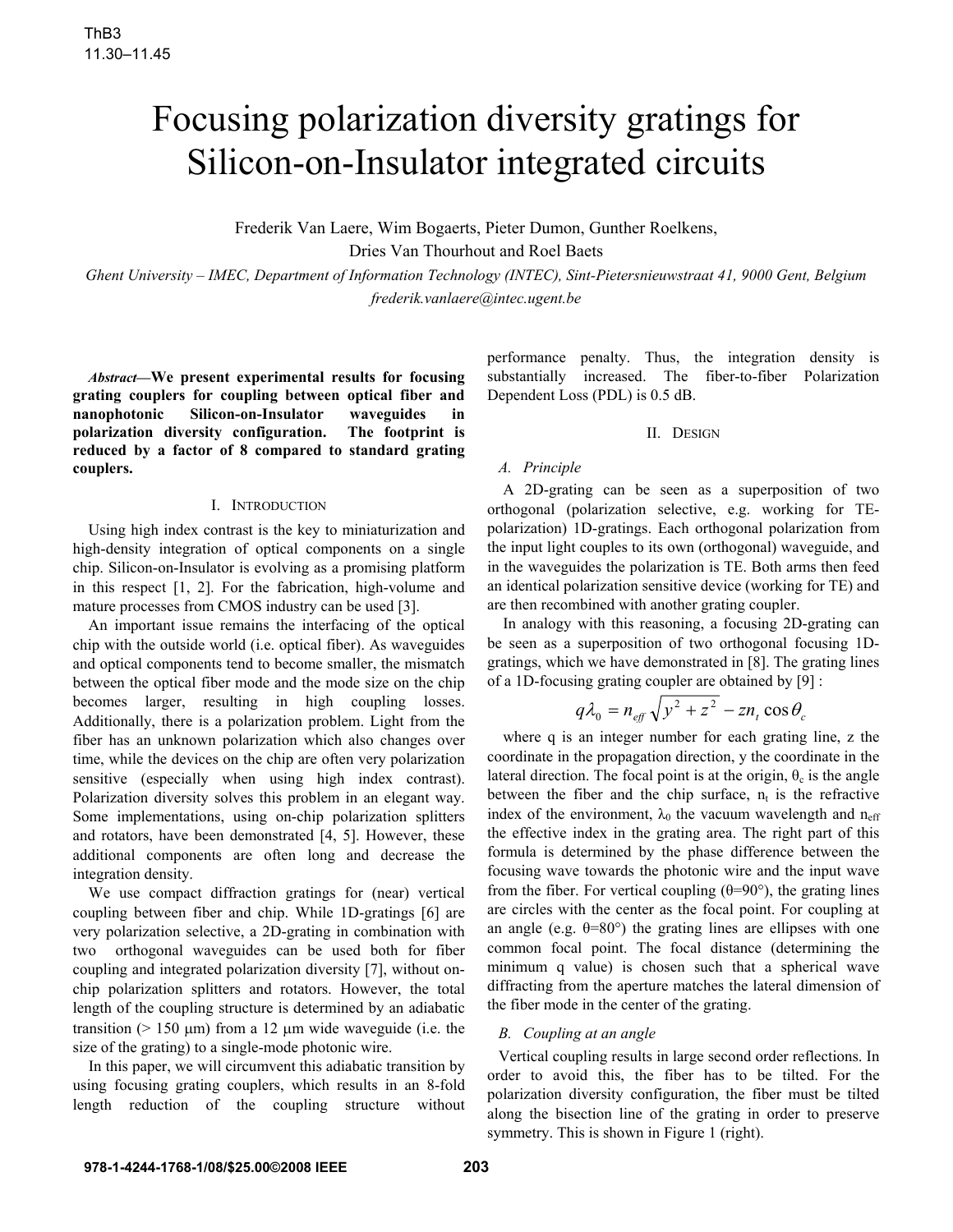

Figure 1. Polarization diversity using focusing grating couplers. (Left) Vertical fiber. (Right) Near vertical fiber in order to avoid second order reflections.

The right part of the grating line equation is changed accordingly and the equation becomes:

$$
q\lambda_0 = n_{\text{eff}}\sqrt{y^2 + z^2} - (y - z)n_t \cos\theta_c \cos\frac{\pi}{4}
$$

The 2D-focusing grating is obtained by overlaying two (orthogonal) 1D-gratings, and placing a hole at the intersection of both gratings. This overlay is shown in Figure 2.



Figure 2. Overlay of two orthogonal 1D-focusing grating couplers.

#### III. FABRICATION

The layer structure consists of a 220 nm top Silicon layer on a 2 µm oxide layer on a Silicon substrate. Patterns are defined using 193 nm deep UV lithography and dry etching. Two different etch depths are used (70 nm and 220 nm), each requiring a separate patterning step. SEM-pictures of fabricated structures are shown in Figure 3. The grating size is around  $20x20 \mu m$ .



Figure 3. SEM-pictures of focusing 2D-grating couplers. (Left) Short nonadiabatic taper configuration. (Right) Shallow aperture configuration.

#### IV. MEASUREMENTS

We have measured the performance of the focusing grating couplers in two different configurations. In the first configuration, the light is focused onto a 500 nm wide photonic wire and the focusing wave is "guided" by a shortnon adiabatic taper (Figure 3 left). In the second configuration, the light is focused onto a low lateral refractive index contrast aperture in order to reduce reflections at the interface. This aperture has an etch depth of 70 nm and the transition to high contrast waveguides is done adiabatically over  $30 \mu m$  (Figure 3 right).

 The performance of the grating couplers is analyzed through fiber-to-fiber transmission measurements. A fiber, connected with a tunable laser, is positioned over an input grating. At the output, light is coupled by a grating into another fiber connected with a photodetector. The measurement results are shown in Figure 4.

 We consider two designs with different focal distances (determining the minimum q-value) corresponding with two different widths of the shallow aperture. In the first case, we use an aperture of  $2.0 \mu m$  width. The focal distance is then 20.4  $\mu$ m (q<sub>min</sub>=36). The second design uses an aperture of 0.8  $\mu$ m, corresponding to a focal distance of 11.9  $\mu$ m (q<sub>min</sub>=20). Both designs were also evaluated in short-taper configuration to a 500 nm photonic wire, where the taper length equals the above focal distances.

For the largest focal distance, short-taper and shallow aperture configuration perform equally well. The fiber to-fiber loss is 12 dB or 6 dB per grating coupler, which corresponds to a grating coupler efficiency of 25%. This is slightly better than standard 2D-grating couplers without focusing properties. The coupling efficiency can be further increased as described in [10, 11]. For the grating with the smallest focal distance, the shallow aperture configuration has 0.75-1dB higher fiber-to-fiber loss as compared to the short-taper configuration. In this case, the light cannot be focused to a spot as small as the aperture width  $(0.8 \mu m)$ , while in the short taper configuration, the focusing wave is "guided" onto the photonic wire by the taper. The ripple on the transmission curves is higher in the shallow aperture case, indicating that there are still reflections. The grating with smallest focal distance in short-taper configuration has 0.5 dB excess loss